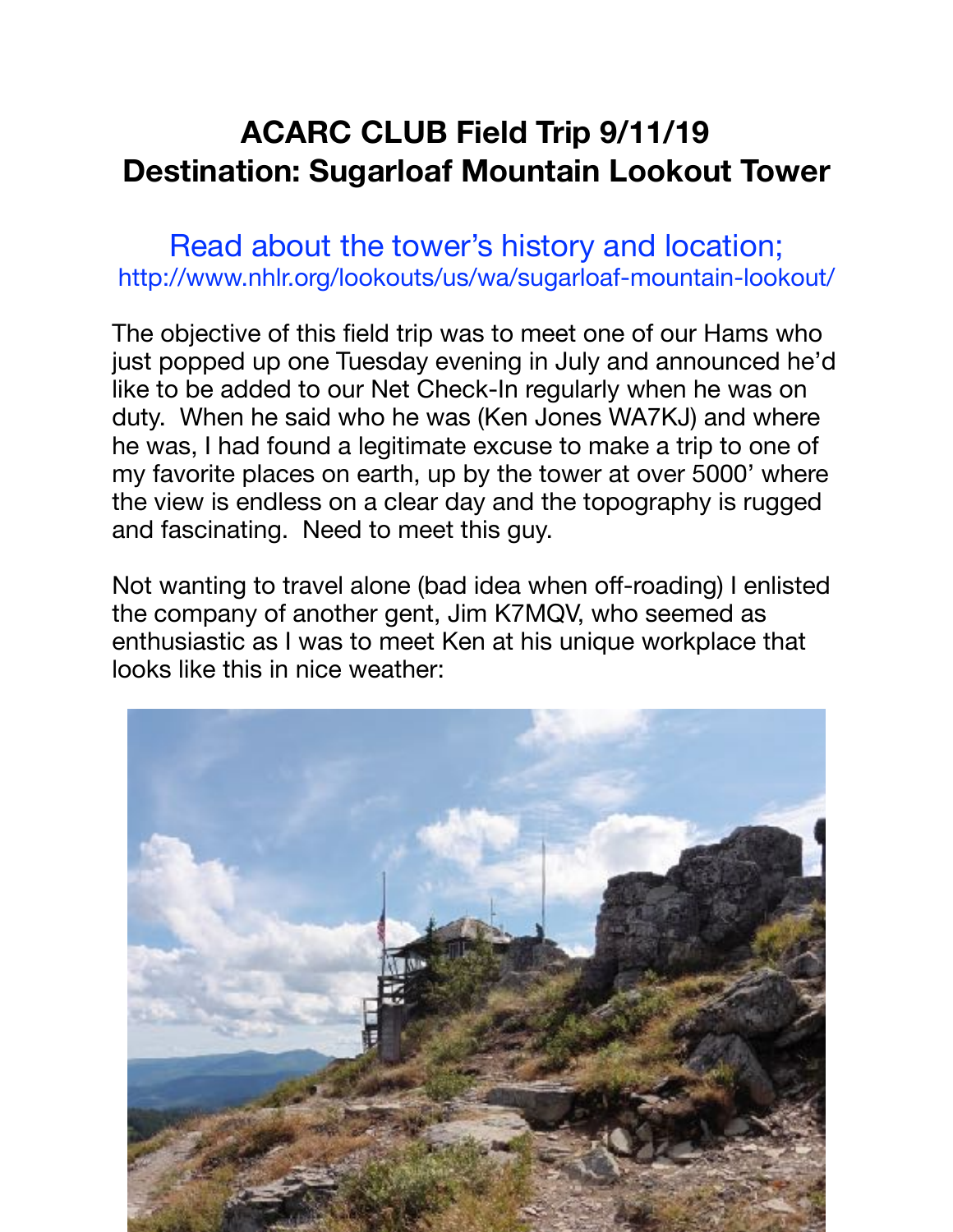

If you look real close over to the left below the flag, you can spot several antenna coax's feeding into the lookout building. Pretty much a giveaway that Ken used more than a handheld to communicate. WOW. Can't wait to see his setup and hear the stories. (PS Flag was half-staff because it was the 9/11 Day of Remembrance.)

The big day started like this. About 1100 on 9/11 Jim and I met up at Big Lots and he got in my Jeep to begin the "adventure". Up highway 2 past Cashmere we drove as the Remembrance Ceremony was in full swing at the Memorial there (you MUST visit this solemn place of dedication), thence to Leavenworth and Chumstick highway and Eagle Creek road.

45 minutes later over some dirt roads that had been pelted with heavy rains the days before (great! NO DUST) but were completely passable, we arrived at the summit and were greeted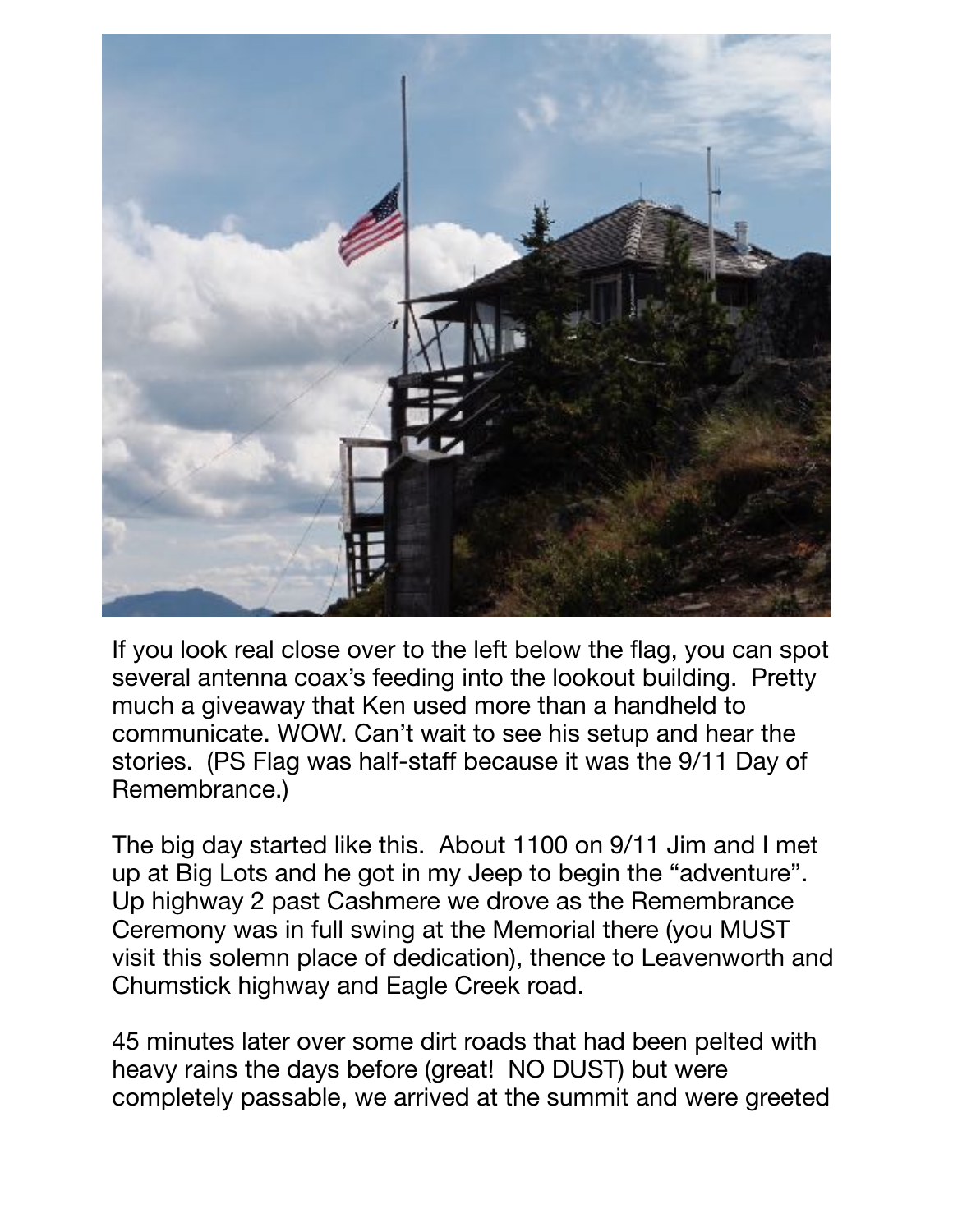with the sight you see above. We walked up to the lookout and met Ken Jones in person after arranging the visit by radio and phone. Well, we got the grand tour and chatted about a million things in the next hour and a quarter. Here is Ken at his duty desk. What a view.



…and here is his diversion from boredom in the no-fire season. His Ham Shack extraordinaire. He has several personal radios and a communication radio provided by the Forest Service for comms with headquarters.

His radios are trusty oldies but goodies energized by a battery that is charged with solar panels. They certainly do the trick because there is no electricity at the Lookout, everything is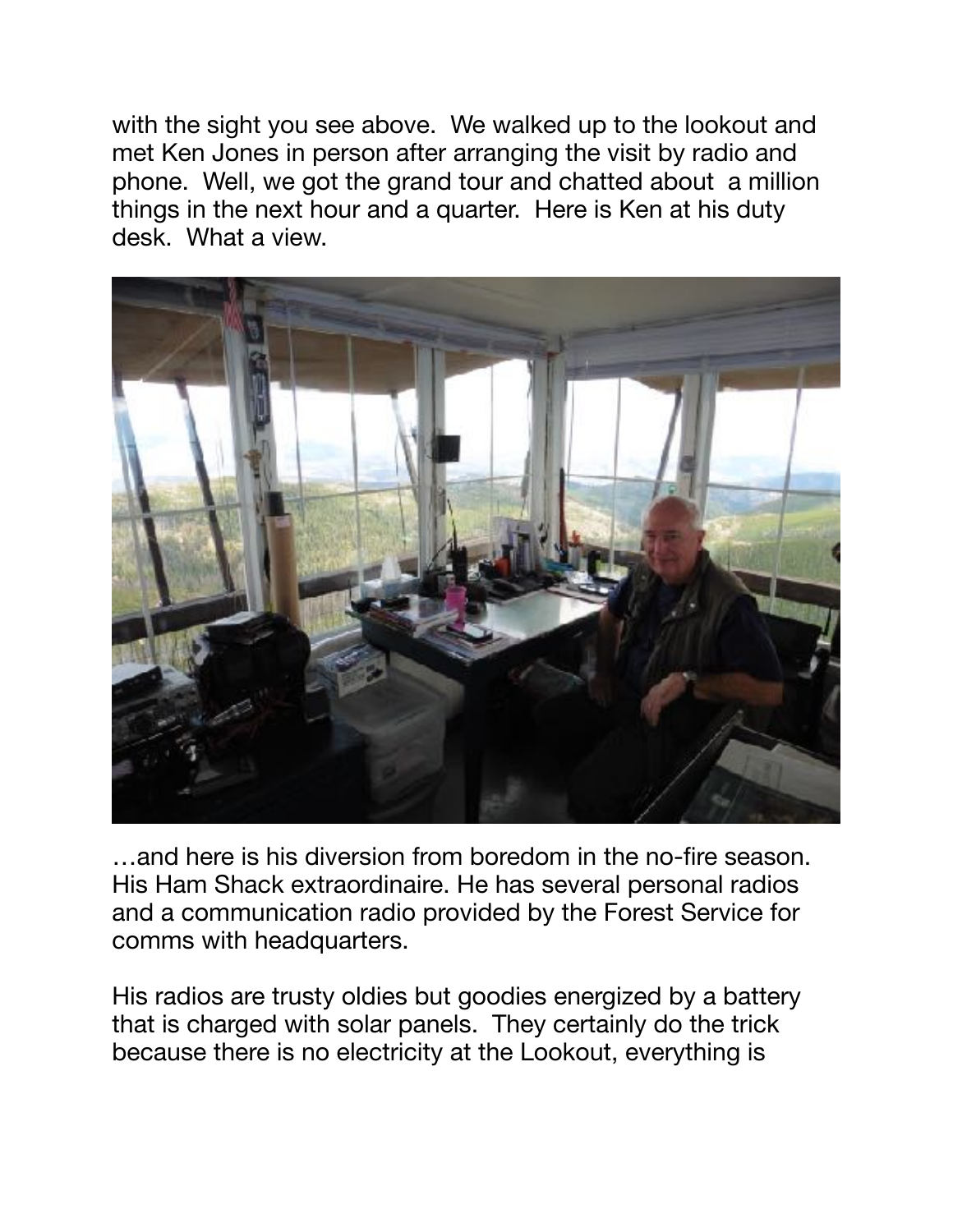powered by a large propane tank a bit down the hill near the turnaround. Lights, heat, refrigeration, etc.

In his spare time this winter, Ken is going to dive into the world of CW, just because. He plans to study so he can get good at it and try it out next year when he is back on duty.



In talking to him for a while, we exchanged our life's work and how we all somehow ended up at 5280' on a mountaintop. He started his working life in the Air Force as a C-130 pilot for about 8 years and then went into the Reserves and continued flying while he started a new profession in Forestry that led him to many more places and very challenging opportunities at many levels of management. He is now retired, lives with his wife in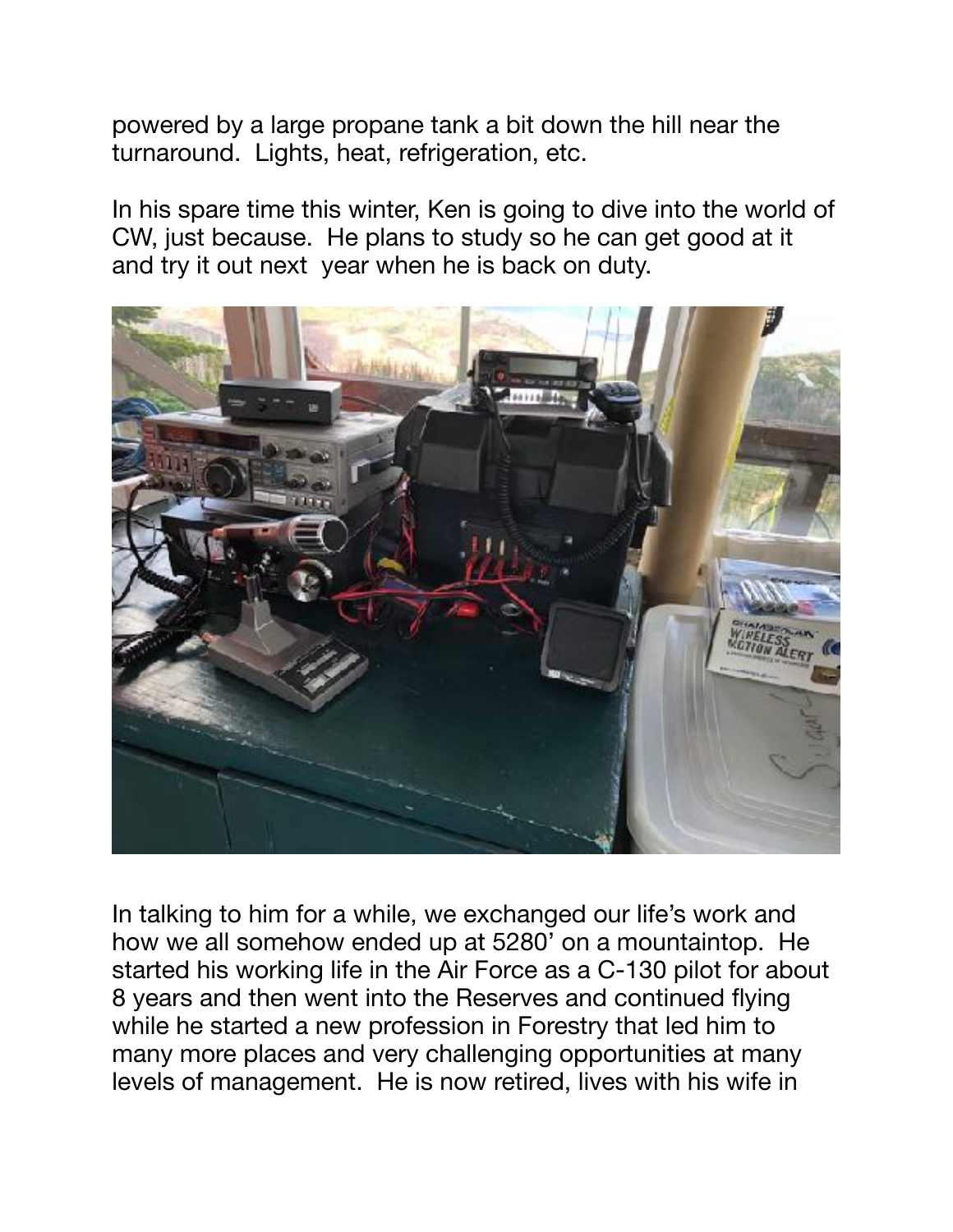Washougal down near Vancouver and is enjoying life doing crazy things like this between July and September.



Jim and Ken talking shop and exchanging info to help him with a few problems.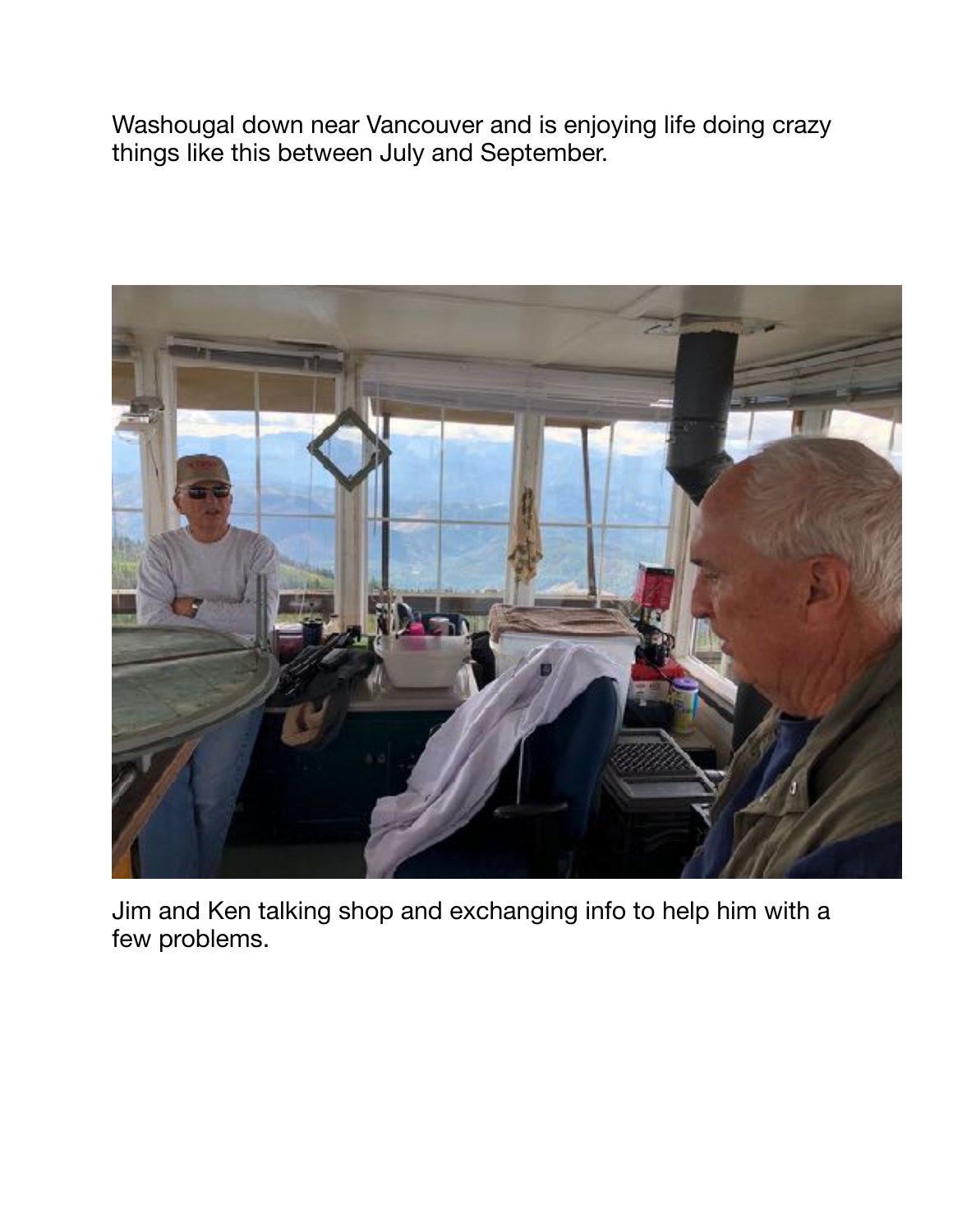

Towards the end of our visit, we gathered for a group picture (thanks to Jim's tripod - selfies never would have cut it.)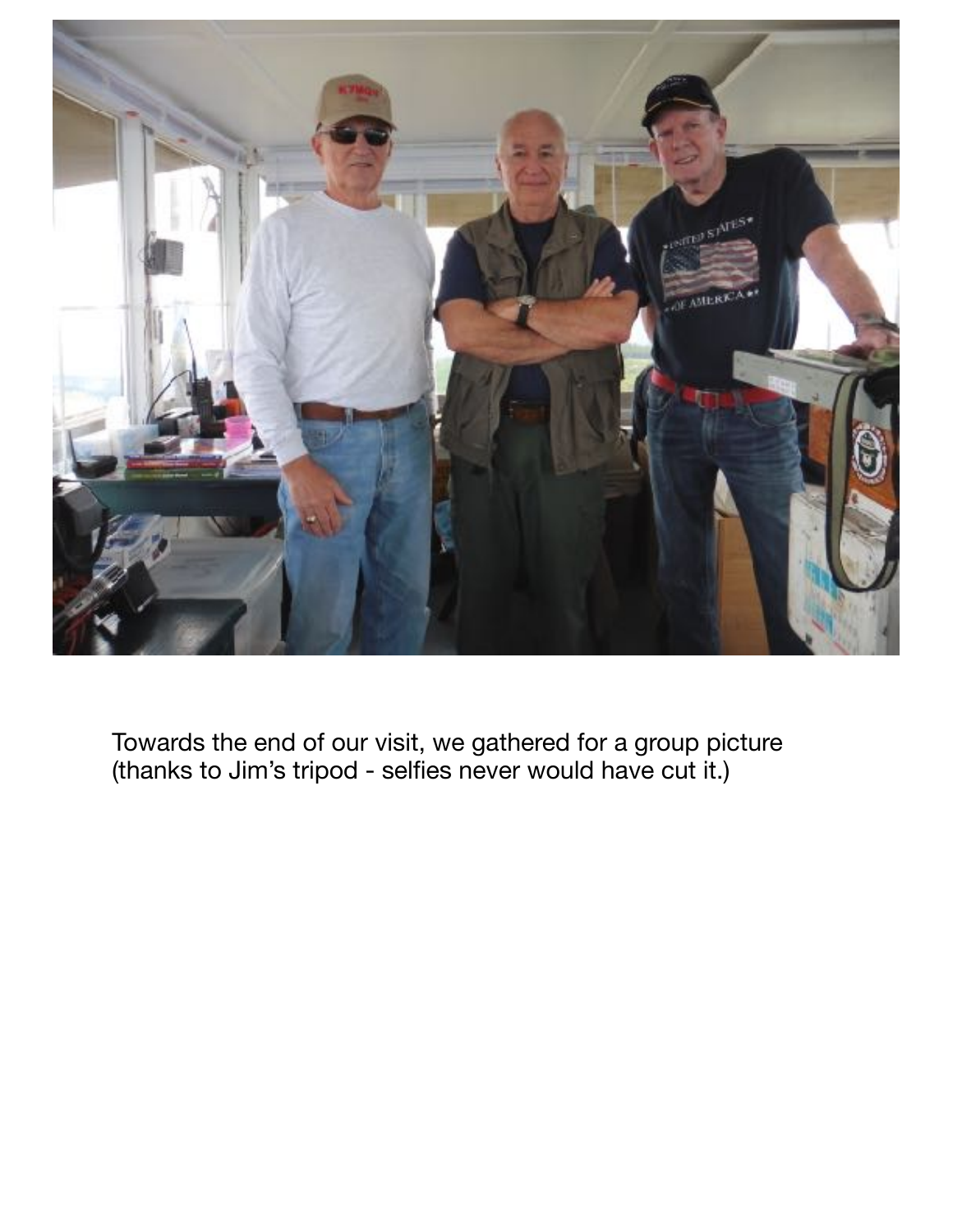Just before leaving I was proud to present Ken with a small souvenir, one of our 50-year Challenge Coins. He was very surprised and very appreciative for the coin and for our visit.

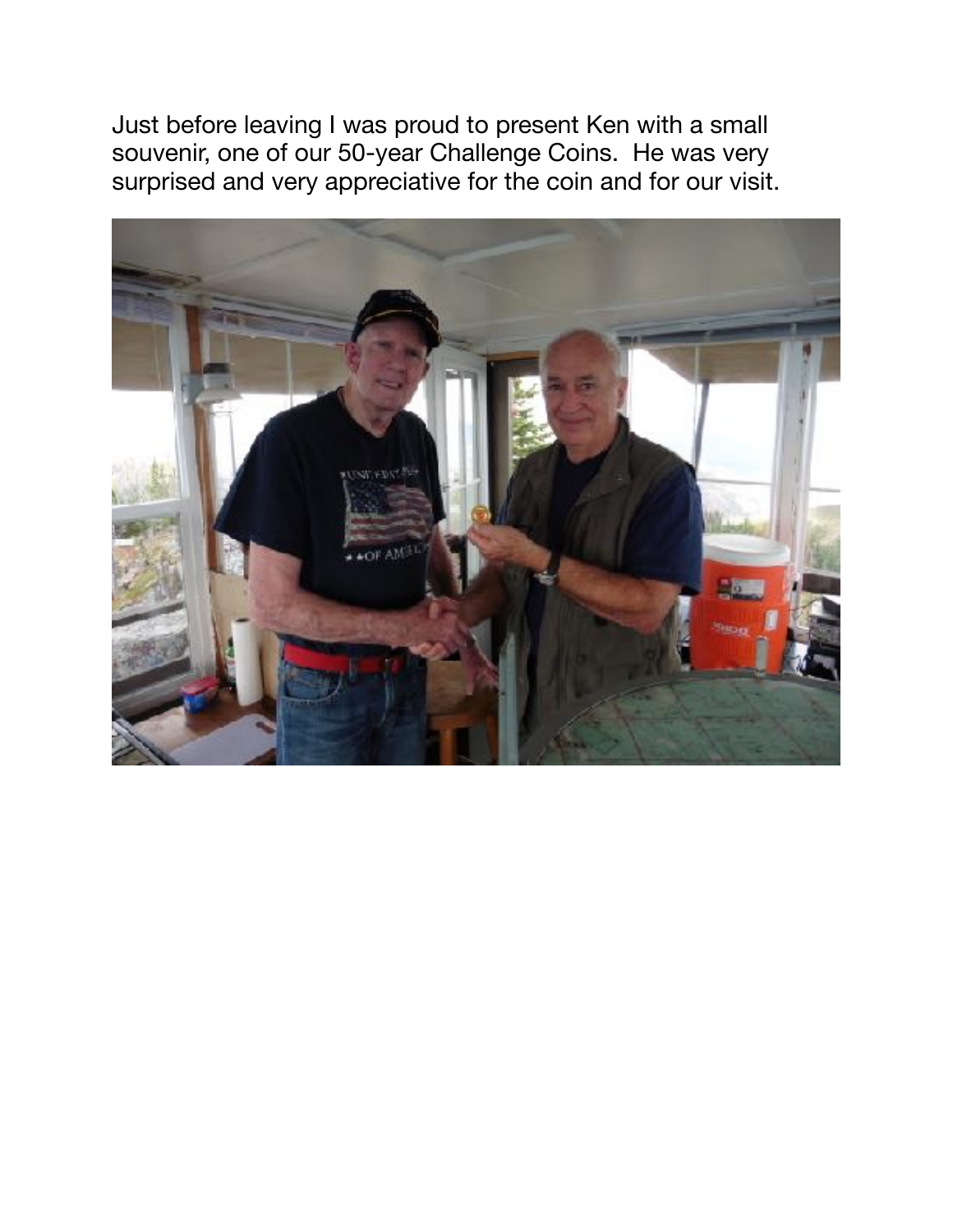

PS: A humorous moment came when during the conversation I had a chance to take a kind of funny picture of him while we talked. There was this controlled burn going on down by Lake Wenatchee that lent itself to the picture below.

Headline: *Fire Lookout sits chatting as the forest burns*. I know that is mean, but funny. We all had a good laugh.

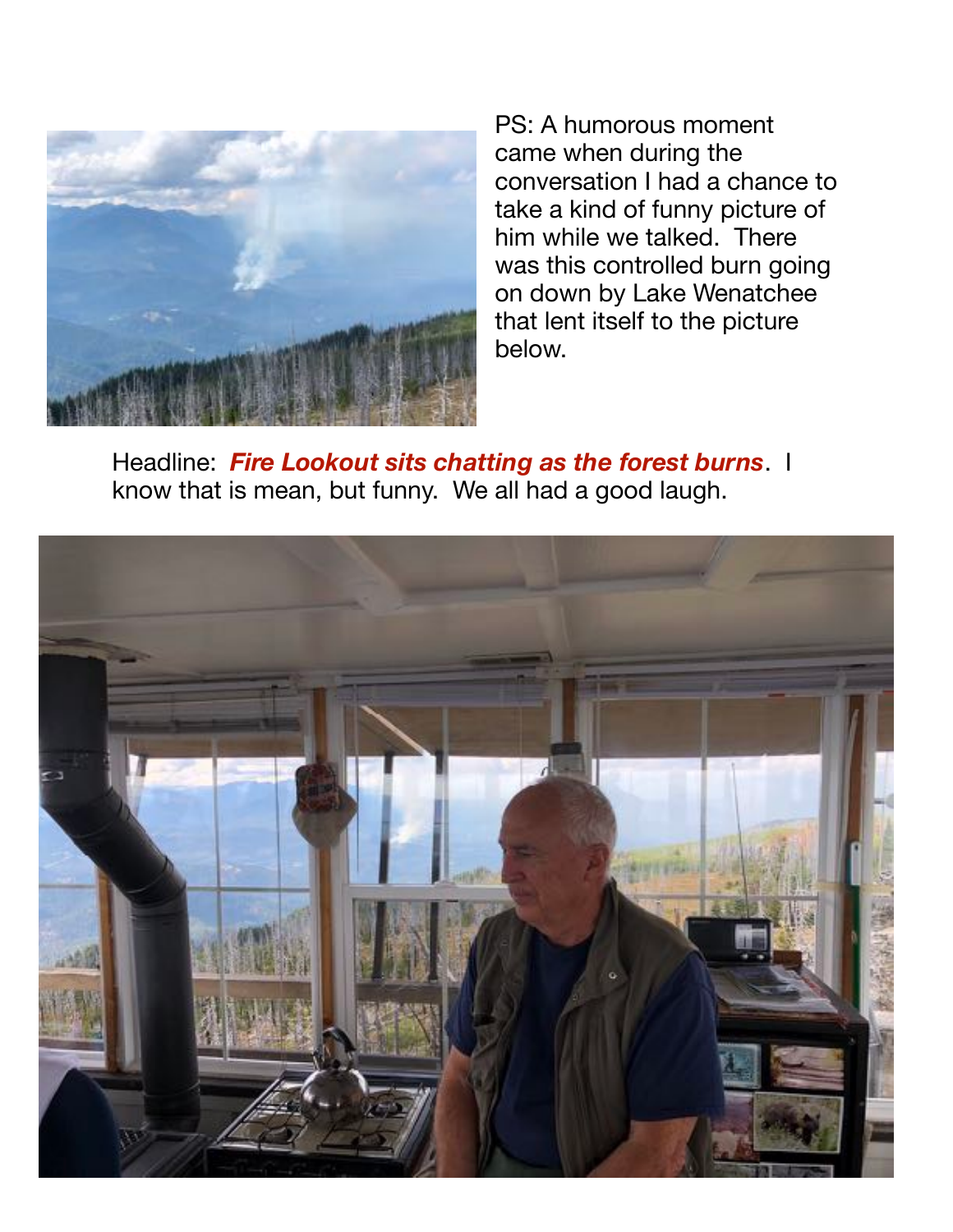

Finally just have to mention the photos on his refrigerator door. No, not family snapshots, it's his pet collection from this summer's work. These are pictures of all the wildlife that roams around on the hills nearby - sometimes much too nearby for comfort. Bears with her cubs, big bears without cubs, mountain lions, wild goats, and game birds of all kinds. They make random appearances not very far away from the building, which can be unsettling at times.